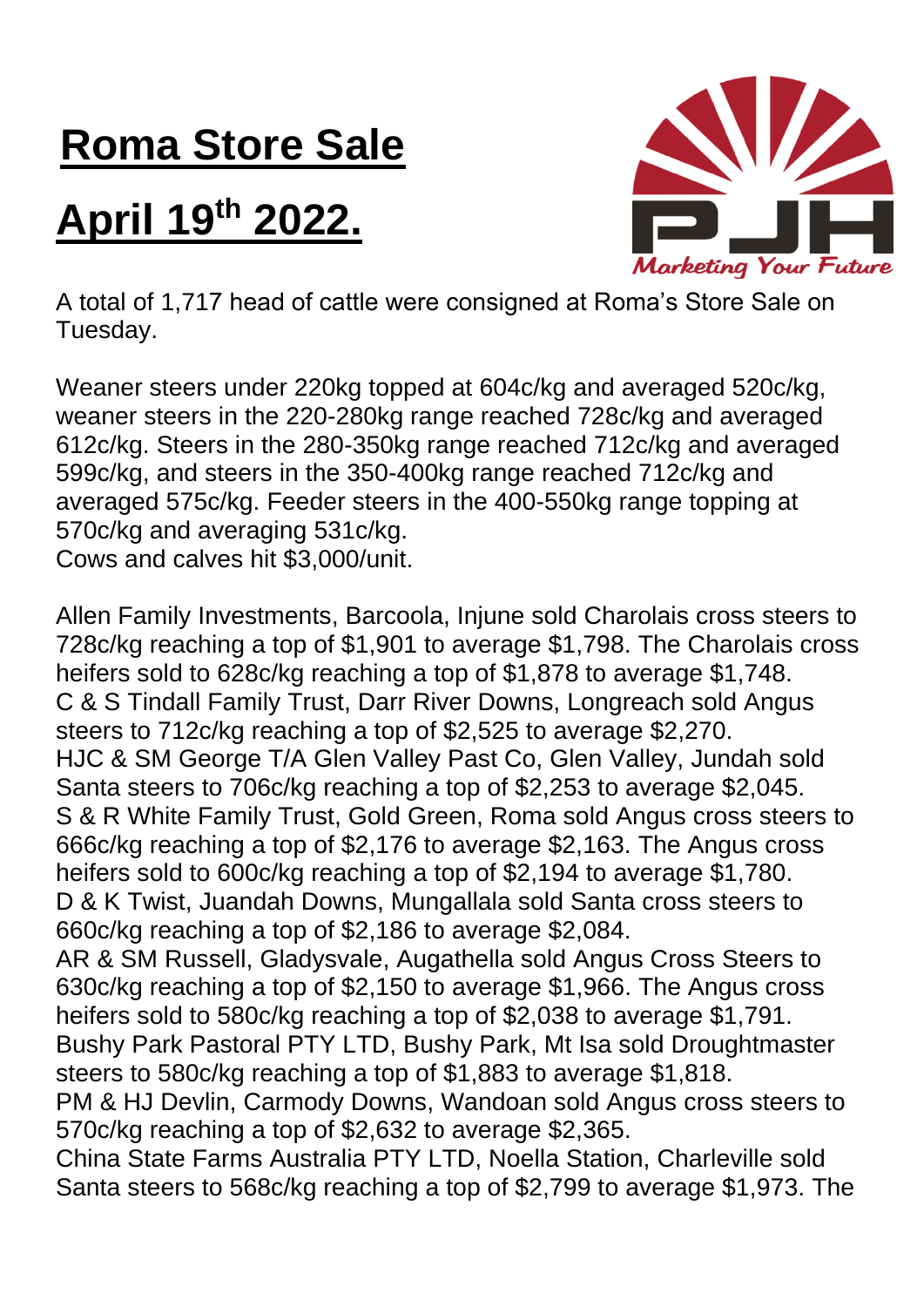Santa heifers sold to 600c/kg reaching a top of \$1,857 averaging \$1,681. The Santa cross cows sold 359c/kg reaching a top of \$1,867 to average \$1,630. The Santa cross bulls sold to 480c/kg reaching a top of \$1,748 averaging \$1,586.

Harry Green, Always Greener, Roma sold to Santa cross steers to 550c/kg reaching a top of \$2,289 to average \$2,289.

Dart Pastoral Co, Bannockburn Station, Torrens Creek sold Droughtmaster cross steers to 644c/kg reaching a top of \$2,201 to average \$2,201.

Heifers under 220kg topped at 680c/kg and averaged 600c/kg, while heifers in the 220-280kg range topped at 638c/kg and averaged 542c/kg. Heifers in the 280-350kg range topped at 628c/kg, averaging 541c/kg. Heifers in the 350-450kg range topped at 586c/kg, averaging 491c/kg.

Dart Pastoral Co, Thirlstone, Roma sold Charolais cross heifers to 561c/kg reaching a top of \$1,915 to average \$1,850. Dalmally Grazing Co, Dalmally, Roma sold Charolais cross heifers to 450c/kg reaching a top of \$2,440 to average \$2,182. The Brahman cross cows sold to 372c/kg reaching a top of \$2,300 to average \$2,273.

Cows in the 300-400kg range reached 222c/kg and averaged 202c/kg, while cows in the 400kg-500kg range reached 365c/kg and averaged 335c/kg. Cows over 500kg topped at 376c/kg, averaging 356c/kg.

Dart Pastoral Co, Bannockburn Station, Torrens Creek sold Droughtmaster cross cows to 370c/kg reaching a top of \$2,180 to average \$1,824.

## *NEXT STORE SALE IS 26th APRIL PJH SELL 4 th POSITION*